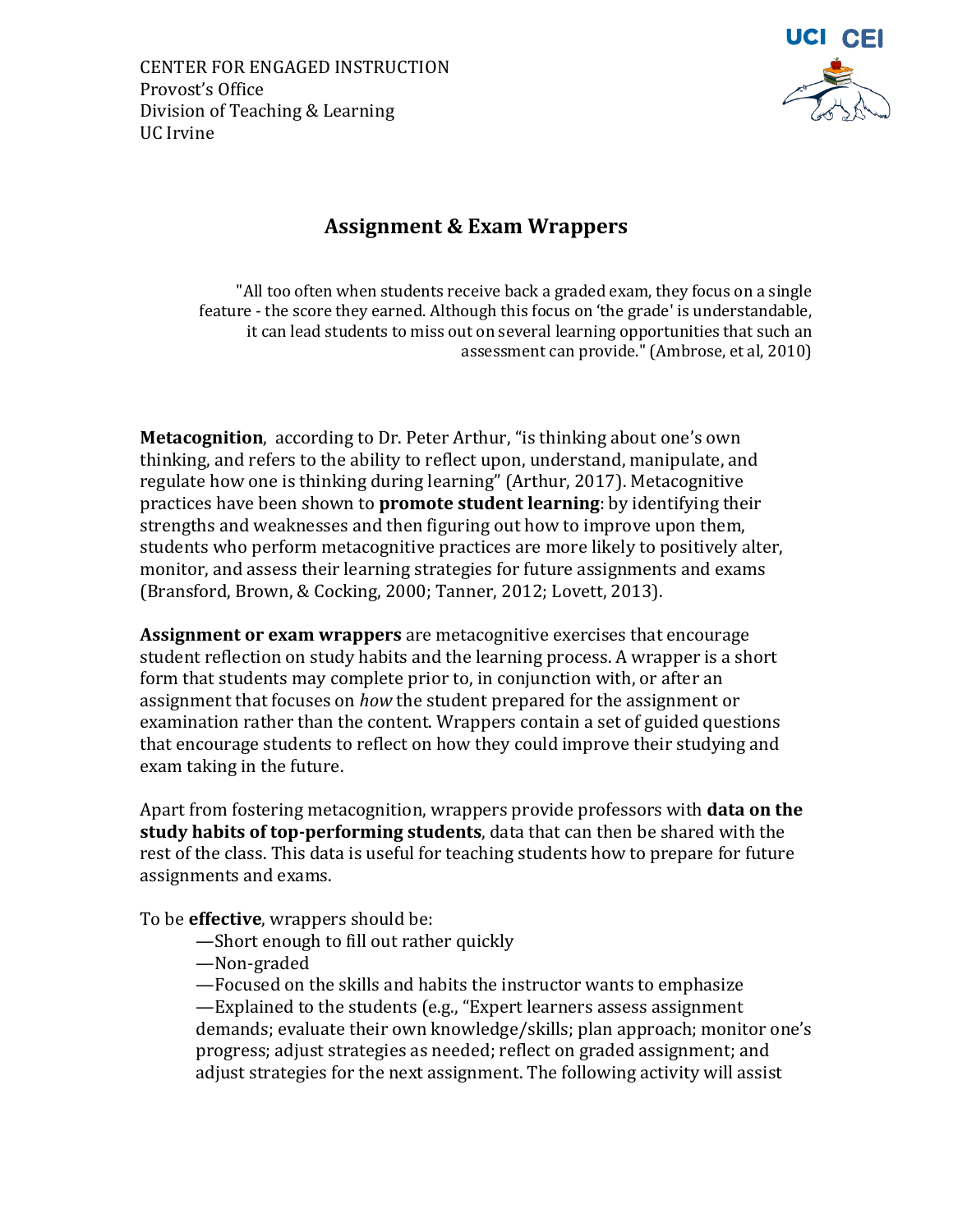

you with developing your metacognitive skills and becoming an expert learner.")

—Reported back to the students (e.g., "Students who received high marks studied 10 hours on average and re-read the text 2-3 times.")

Some examples are contained below.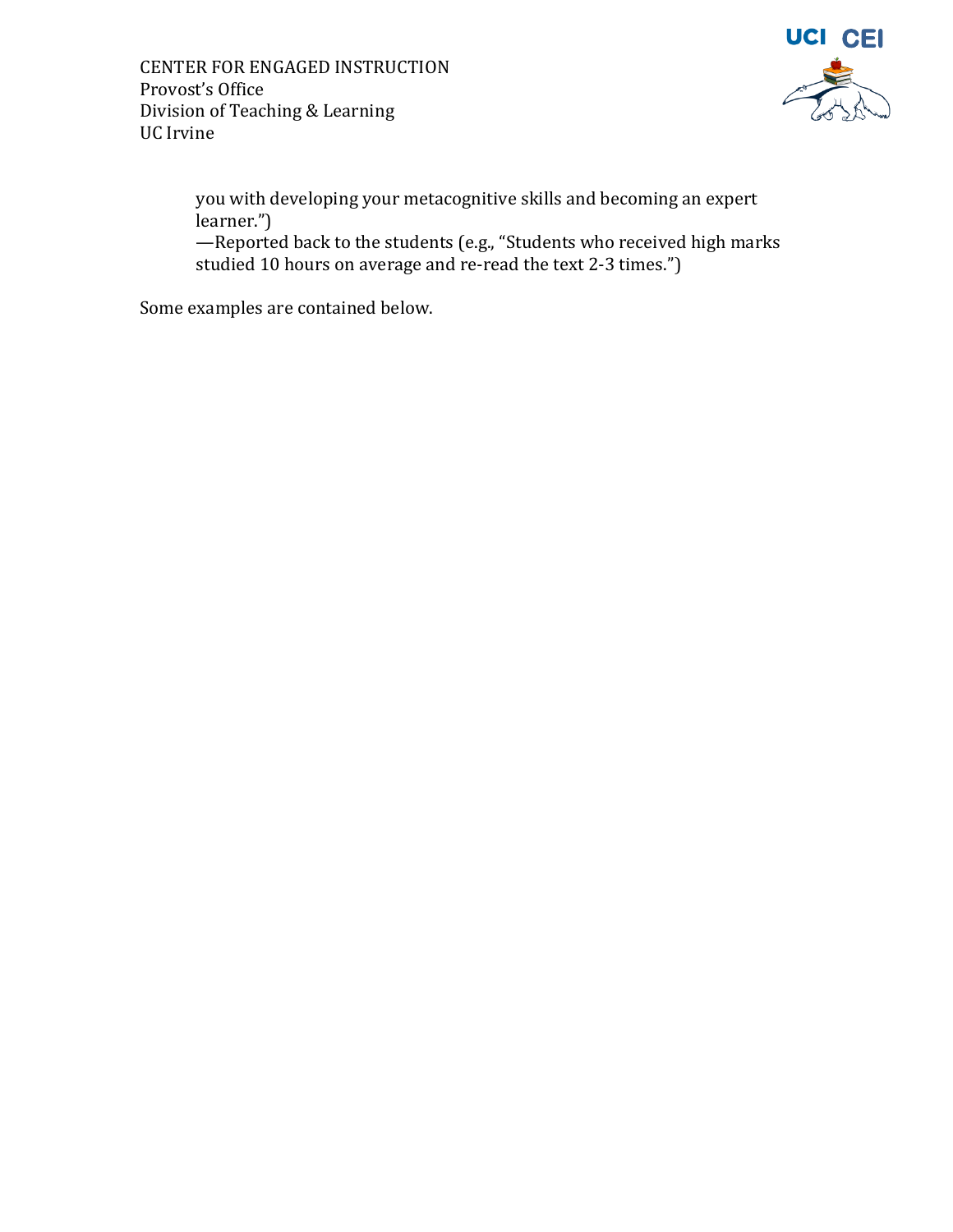CENTER FOR ENGAGED INSTRUCTION Provost's Office Division of Teaching & Learning UC Irvine



Physics Post-Exam Reflection<sup>[1](#page-2-0)</sup>

Name:

As with the first exam, this activity is designed to give you a chance to reflect on your exam performance and, more importantly, on the effectiveness of your exam preparation. Again, please answer the questions sincerely. Your responses will be collected to inform the instructional team; they will have no impact on your grade.

1. Approximately how much time did you spend preparing for this exam?

- 2. What percentage of your test-preparation time was spent in each of these activities?
- a. Reading textbook section(s) for the first time \_\_\_\_\_\_\_\_\_
- b. Re-reading textbook section(s)  $\frac{1}{\sqrt{2}}$
- c. Reviewing homework solutions
- d. Solving problems for practice
- e. Reviewing your own notes
- f. Reviewing materials from blackboard \_\_\_\_\_\_\_ (What materials? \_\_\_\_\_\_\_\_\_\_\_\_\_\_\_\_\_\_\_\_\_ )
- g. Other \_\_\_\_\_\_\_ (Please specify: \_\_\_\_\_\_\_\_\_\_\_\_\_\_\_\_\_\_\_\_\_\_ )

3. What aspect(s) of your preparation for this exam seemed different from your exam 1 preparation? Did these changes have any effect?

4. Now that you have looked over your graded exam, estimate the percentage of points you lost due to each of the following (make sure the percentages add up to 100):

- a. Trouble with vectors and vector notation
- b. Algebra or arithmetic errors \_\_\_\_\_\_\_
- c. Problem with force-body diagram \_\_\_\_\_\_\_
- d. Lack of understanding of the concept
- e. Not knowing how to approach the problem
- f. Careless mistakes \_\_\_\_\_\_\_
- g. Other  $(Please specify:$

5. Students sometimes have difficulty drawing appropriate force-body diagrams and applying Newton's second law appropriately. Was either of these a difficulty for you (check question 2 on the exam)? If so, try to self-assess your understanding: Identify what aspect of these skills are causing you difficulty and what you can do to improve your ability to solve problems using these skills.

PLEASE CONTINUE ON THE BACK ON ANY QUESTION WHERE YOU NEED MORE ROOM.

<span id="page-2-0"></span> <sup>1</sup> Eberly Center for Teaching Excellence:

[https://www.cmu.edu/teaching/designteach/teach/examwrappers/examwrappers](https://www.cmu.edu/teaching/designteach/teach/examwrappers/examwrappers-docs/PhysicsExamWrapper.pdf)[docs/PhysicsExamWrapper.pdf](https://www.cmu.edu/teaching/designteach/teach/examwrappers/examwrappers-docs/PhysicsExamWrapper.pdf)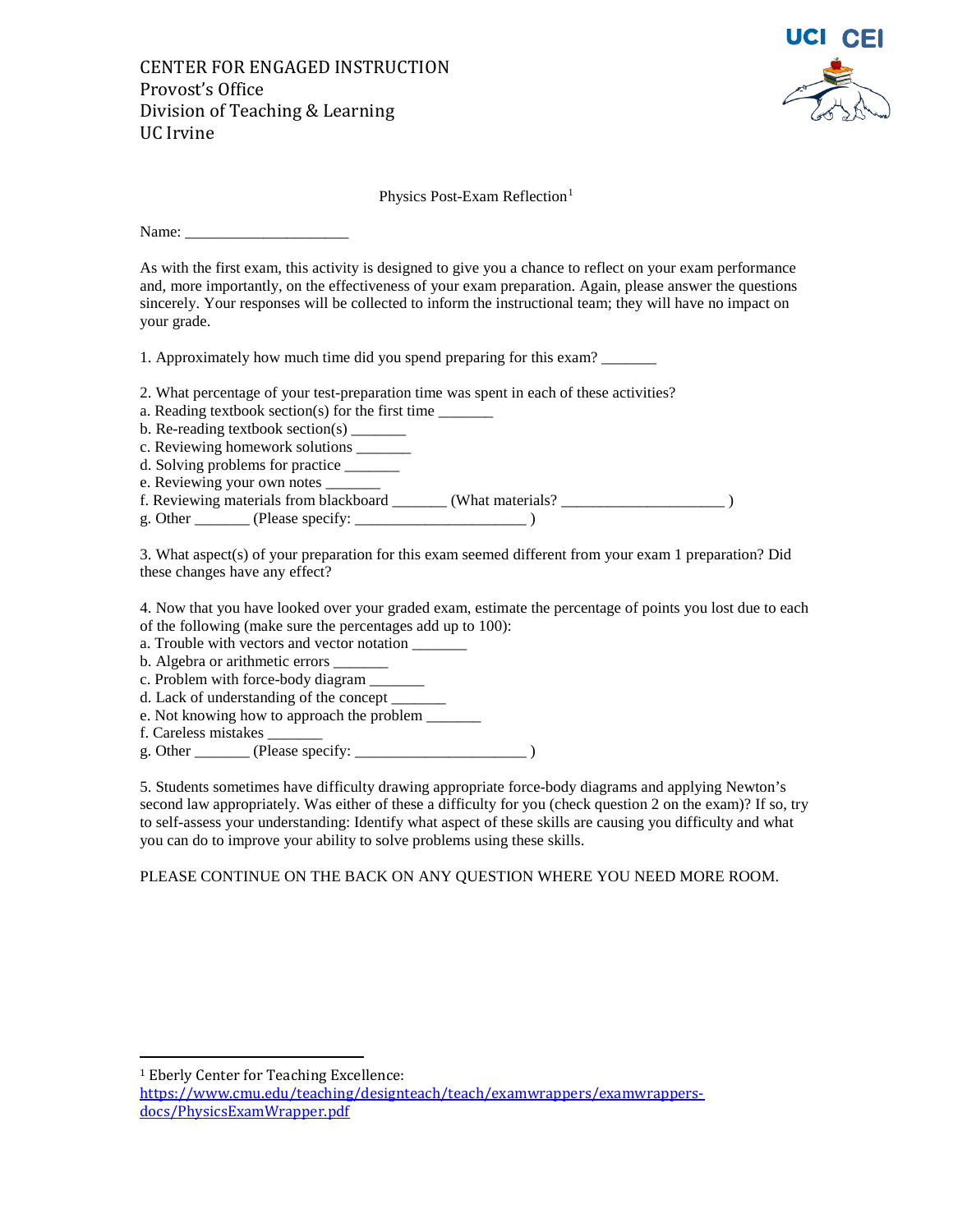

#### Chemistry Self-Assessment & Reflection: Exam #1[2](#page-3-0)

Name: \_\_\_\_\_\_\_\_\_\_\_\_\_\_\_\_\_\_\_\_\_

DUE: At the next class meeting, hand in this completed form at the beginning of lecture. This form will help you to analyze your exam performance and find strategies that work best for you in learning the material for this course. Self-assessing your progress and adjusting your study strategies accordingly is what effective learners tend to do. Please answer the questions below sincerely. Your responses will have no impact on your grade, but they will inform the instructional team about how we can best support your learning. We will return your completed form before the second exam so that you can use your own responses to guide your approach to studying next time.

1. Approximately how much time did you spend preparing for this exam? \_\_\_\_\_\_\_\_\_\_

2. What percentage of your test-preparation time was spent in each of these activities?

a. Skimming textbook chapters

b. Reading textbook chapters thoroughly

- c. Reviewing your own notes \_\_\_\_\_\_\_
- d. Working on practice exam questions
- e. Reviewing materials from blackboard
- f. Other \_\_\_\_\_\_\_ (Please specify: \_\_\_\_\_\_\_\_\_\_\_\_\_\_\_\_\_\_\_\_\_\_ )

3. As you look over your graded exam, analyze where/how you lost points. Fill in the blanks below with the number of points you lost due to each of the following:

- a. Trouble applying definitions
- b. Trouble remembering structures \_\_\_\_\_\_\_
- c. Lack of understanding of a concept \_\_\_\_\_\_\_
- d. Not knowing how to begin a problem
- e. Careless mistakes \_\_\_\_\_\_\_
- f. Other \_\_\_\_\_\_\_ (Please specify: \_\_\_\_\_\_\_\_\_\_\_\_\_\_\_\_\_\_\_\_\_\_ )

4. Based on your responses to the questions above, name 3 things you plan to do differently in preparing for the next exam. For instance, will you just spend more time, change a specific study habit (if so, name it), try to sharpen some other skill (if so, name it), use other resources more, or something else?

5. What can we do to help support your learning and your preparation for the next exam?

PLEASE CONTINUE ON THE BACK ON ANY QUESTION WHERE YOU NEED MORE ROOM

https://www.cmu.edu/teaching/designteach/teach/examwrappers/examwrappersdocs/chemexamwrapper.pdf

<span id="page-3-0"></span> <sup>2</sup> Eberly Center for Teaching Excellence: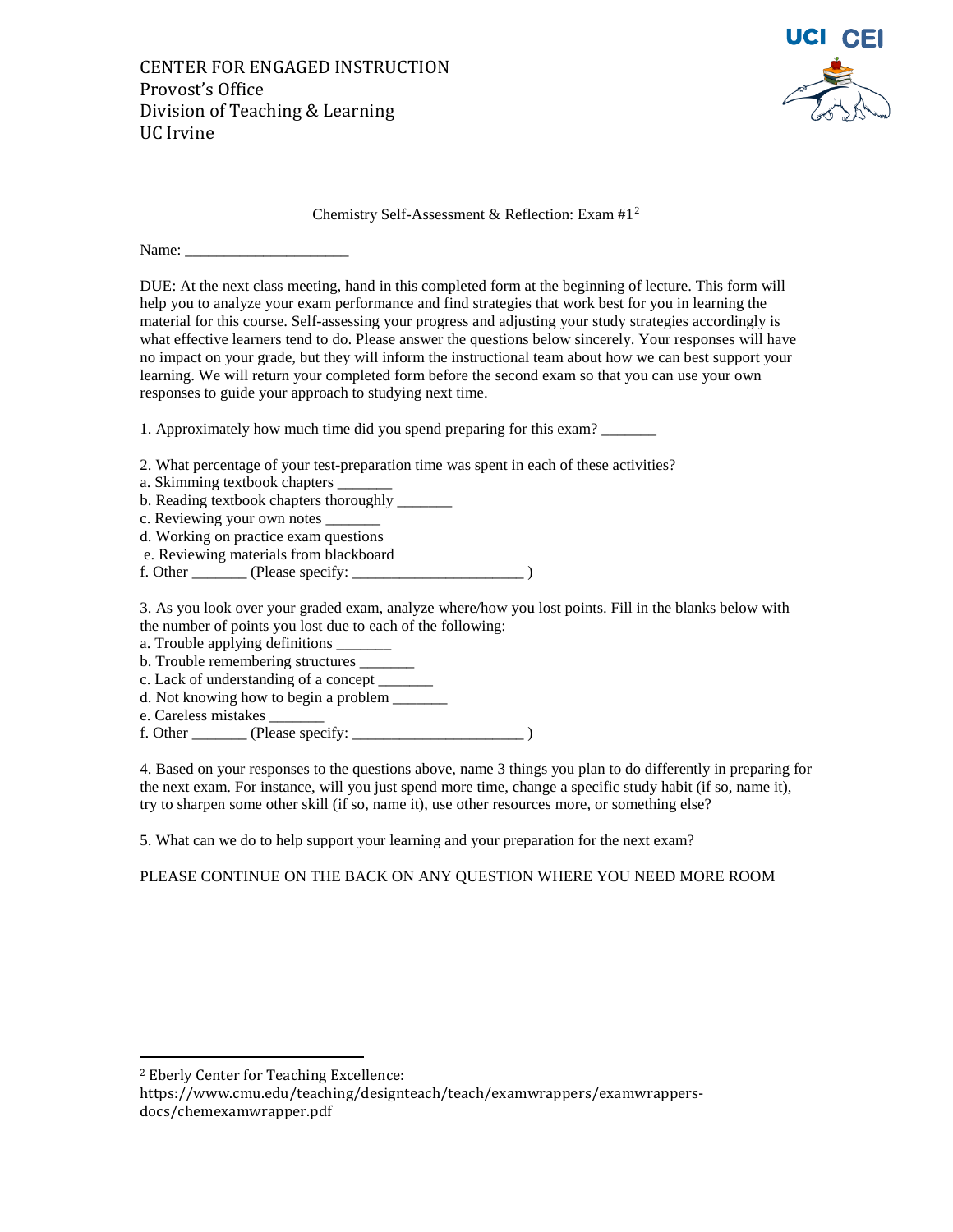

# **STUDY STRATEGIES SELF-EVALUATION[3](#page-4-0)**

The goal of Learning Assistance is to help you learn to "Study Smarter, Not Longer." Examine your current study strategies for one of your classes and evaluate them on a scale of 1 to 5, with 1 being "Hardly ever," to 5 being "Almost always."

## **PRIOR TO CLASS:**

| <b>Survey</b> the chapter. I read titles, headings, first and last  | 3 | 4 | 5 |
|---------------------------------------------------------------------|---|---|---|
|                                                                     |   |   |   |
| paragraphs, pictures, charts, diagrams, summaries, key              |   |   |   |
| words, and end-of-unit questions. (2-3 min/10 pages).               |   |   |   |
| Question: I think of questions from your survey; e.g.<br>າ          | 3 | 4 |   |
| change headings into questions, look for cause and effect           |   |   |   |
| relationships, vocabulary meanings and examples.                    |   |   |   |
| <b>Read:</b> I read quickly to get the main ideas and find answers  | 3 | 4 |   |
| to my questions.                                                    |   |   |   |
| <b>Recite:</b> I ask myself "What have I read?" and answer out<br>2 | 3 | 4 |   |
| loud.                                                               |   |   |   |

### **DURING CLASS:**

| <b>Listen:</b> I listen for "the story".                      |  |   | 4              |  |
|---------------------------------------------------------------|--|---|----------------|--|
| Sit: I sit where I can make eye contact with instructor, hear |  | 3 | $\overline{4}$ |  |
| easily and see visual aids.                                   |  |   |                |  |
| I ask questions during class.                                 |  | ົ |                |  |
| My notes are well <b>organized</b> .                          |  | ົ |                |  |

### **AS SOON AS POSSIBLE AFTER CLASS:**

| <b>Edit:</b> Asap after class, I edit my lecture notes.                                        |  |   | 4 |  |
|------------------------------------------------------------------------------------------------|--|---|---|--|
| • I write a <i>summary</i> of the lecture.                                                     |  | 3 | 4 |  |
| • I develop recall (cue) questions.                                                            |  |   | 4 |  |
| • I check for <b><i>completeness</i></b> and <b><i>fill in gaps</i></b> by using <i>text</i> . |  | 3 | 4 |  |
| • I check for <i>accuracy</i> .                                                                |  | 3 | 4 |  |
| • I check to see if understand the <i>meaning</i> of the material.                             |  |   | 4 |  |

<span id="page-4-0"></span> <sup>3</sup> Loyola University Chicago: http://luc.edu/advising/academic\_success\_tools.shtml#time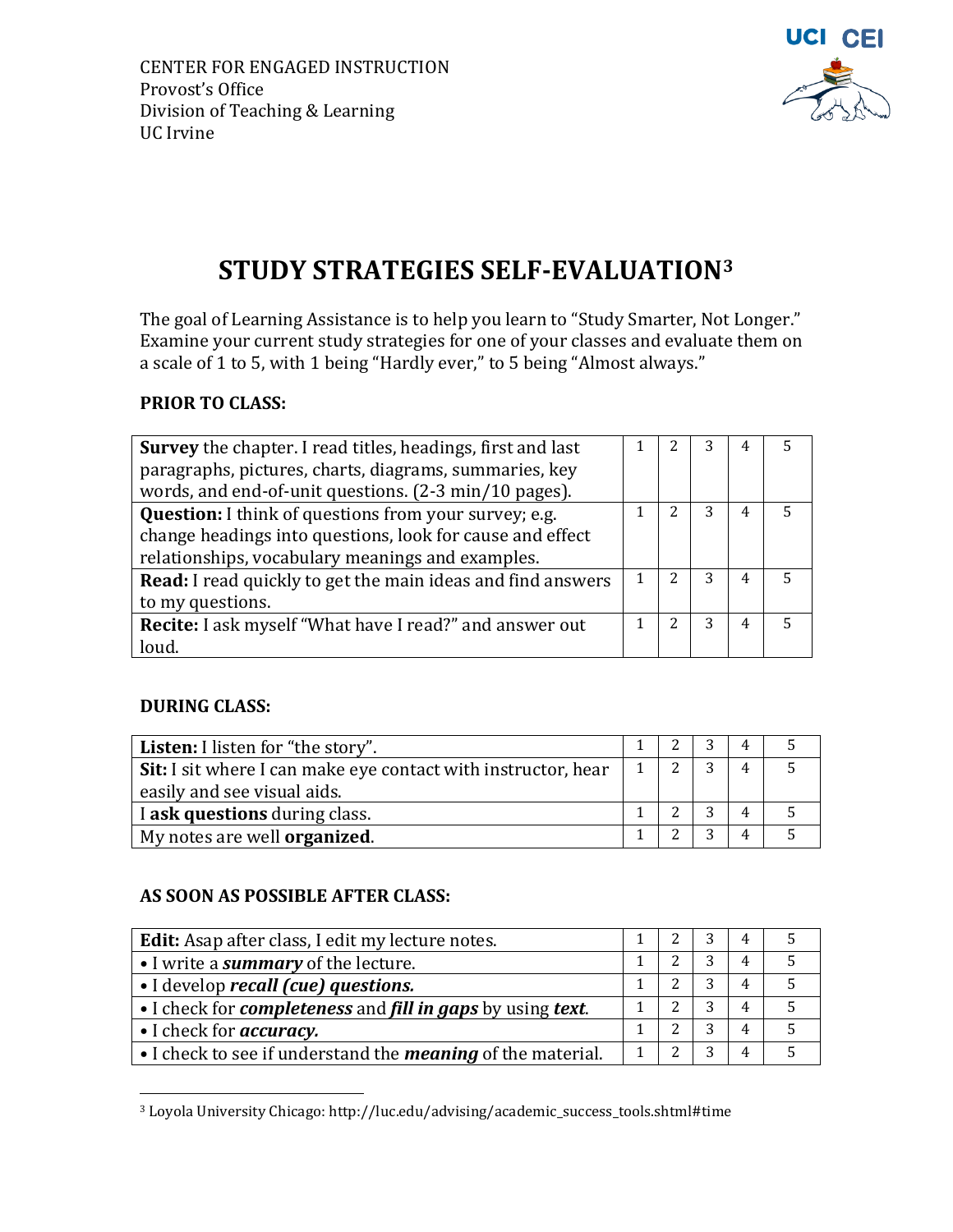

| $\vert\bullet\vert$ improve the organization; e.g. underline, add headings, $\vert\vert\vert\vert\vert$ |  |  |  |
|---------------------------------------------------------------------------------------------------------|--|--|--|
| or as a last resort, re-write my notes                                                                  |  |  |  |
| $\vert \cdot \vert$ write a <b>summary</b> of the lecture.                                              |  |  |  |

#### **WEEKLY:**

| <b>Review:</b> I review all notes for class at least once a week.                         |  |   |                |  |
|-------------------------------------------------------------------------------------------|--|---|----------------|--|
| • I recite questions and answers from my recall column.                                   |  | 3 | $\overline{4}$ |  |
| • I reflect on the relationship of the material to previous<br>material.                  |  | 3 | $\overline{4}$ |  |
| • I test myself on the material using the text, CD, or<br>website.                        |  | 3 | $\overline{4}$ |  |
| • I seek help from instructor, tutor, or classmate if I don't<br>understand the material. |  | 3 |                |  |

### **PREPARING FOR EXAM:**

| I start preparing at least 5 days before the exam.         |  | 3 | 4 |   |
|------------------------------------------------------------|--|---|---|---|
| I rehearse the material using all of all of the above, and |  | 3 | 4 |   |
| • I create summary study sheets, concept maps or word      |  | 3 | 4 | 5 |
| cards.                                                     |  |   |   |   |
| • I form a study group.                                    |  | 3 | 4 |   |
| • I predict questions that may be on the exam.             |  | 3 | 4 | 5 |
| • I check my understanding by telling the story of all the |  | 3 | 4 | 5 |
| figures in the book.                                       |  |   |   |   |

**Now describe what you believe are the strengths and weaknesses of your study strategies. What three specific improvements would you like to make?**

<u> 1989 - Johann Stoff, deutscher Stoffen und der Stoffen und der Stoffen und der Stoffen und der Stoffen und der</u>

<u> 1980 - Andrea Station Barbara, actor a component de la componentación de la componentación de la componentaci</u>

<u> 1989 - Johann Stoff, amerikansk politiker (d. 1989)</u>

Strengths:

Weaknesses:

Improvements:

1.